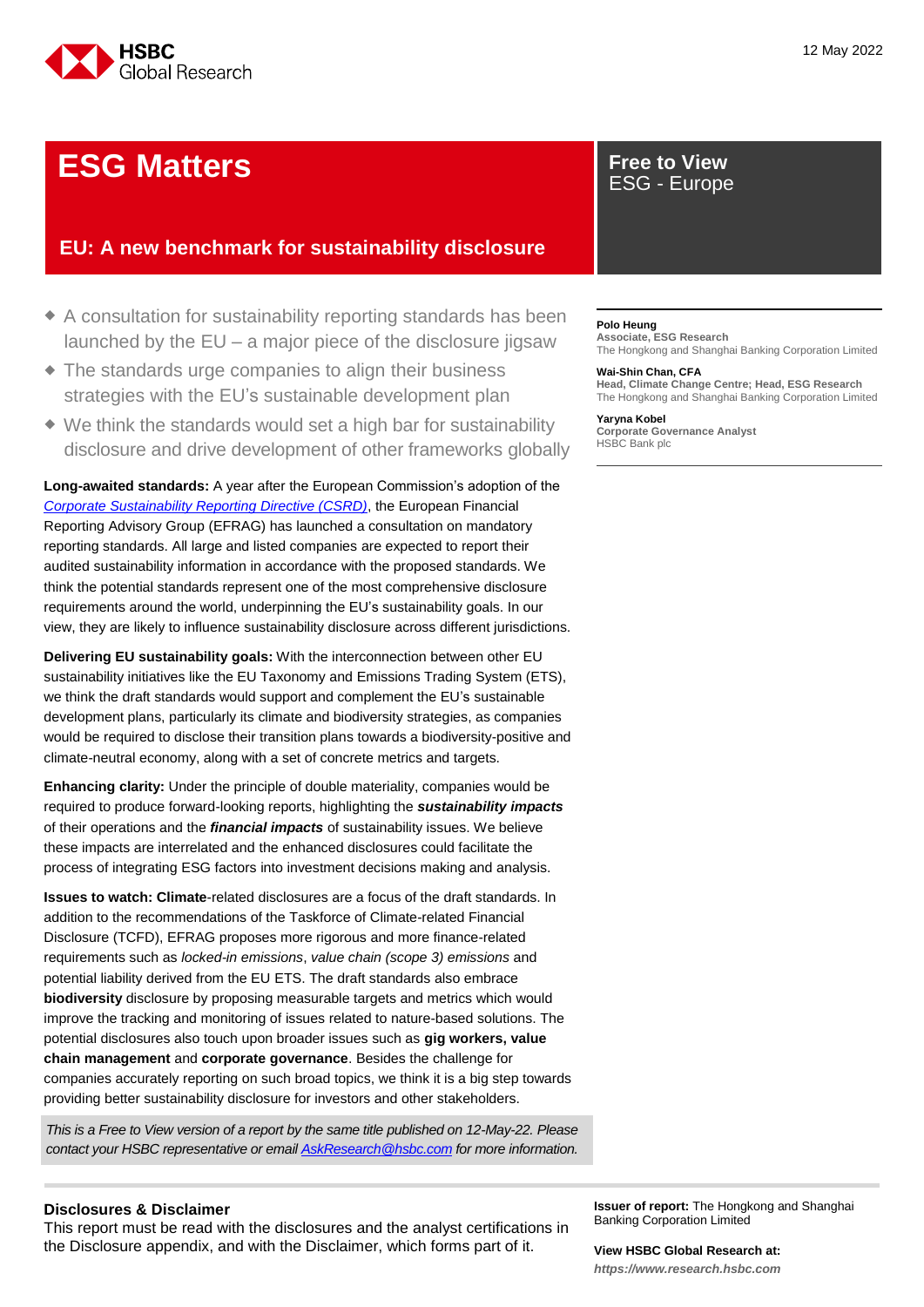

**Corporate Sustainability Reporting Directive** 

Last year, the European Commission(EC) adopted a *[proposal for a Corporate Sustainability](https://eur-lex.europa.eu/legal-content/EN/TXT/?uri=CELEX:52021PC0189)  [Reporting Directive \(CSRD\)](https://eur-lex.europa.eu/legal-content/EN/TXT/?uri=CELEX:52021PC0189)*, amending the requirements of the *[Non-Financial Reporting Directive](https://eur-lex.europa.eu/legal-content/EN/TXT/?uri=CELEX%3A32014L0095)  [\(NFRD\)](https://eur-lex.europa.eu/legal-content/EN/TXT/?uri=CELEX%3A32014L0095)* which stipulates the disclosure rules on environmental and social matters. The CSRD aims to improve sustainability reporting and ensure adequate public access to information related to financial risks and the environmental/social impacts arising from sustainability issues. Regarding the sustainability reporting requirements, the proposal primarily suggests i.) **scope extension**, ii.) **assurance of sustainability information**, and iii.) **alignment to the EU Sustainability Reporting Standards (ESRS)**.

**Wider scope:** The CSRD proposes to extend the reporting requirements to all large companies with an average number of employees of more than 500 and listed companies in EU regulated markets with an exception for micro-enterprises<sup>1</sup>. The impact assessment of the proposal estimates approximately 49,000 companies would be required to report sustainability information under the new Directive, while the existing NFRD only covers around 11,600 companies currently.

**Assurance:** The proposal also requires the statutory auditor to at least perform a 'limited assurance engagement' on a company's sustainability reporting, i.e. to express an opinion of the compliance with the ESRS, the report preparing process, the sustainability information and indicators reported pursuant to Taxonomy Regulation.

**Alignment:** In order to ensure the comparability and adequacy of the sustainability information, the Directive requires companies to report against the ESRS which provides reporting requirements and standardised indicators. The Standards are expected to be adopted by the Commission this year.

### **EU Sustainability Reporting Standards**

**The consultation:** On 29 April 2022, the European Financial Reporting Advisory Group (EFRAG) launched a public consultation on the draft ESRS with a deadline of 8 August 2022. The consultation is organised in three sections: i) the overall architecture of the proposed ESRS, ii) the ESRS implementation prioritisation or phasing-in, iii) the adequacy of disclosure requirements, in order to ensure the balance between full alignment to CSRD and stakeholders' expectations.

**The standards:** The draft standards comprise 2 cross-cutting standards and 11 topical standards across environment, social and governance topics (Figure 1). The cross-cutting standards are applicable to all sectors and companies, and should follow the reporting principles and general reporting requirements stated in the cross-cutting standards. The topical standards set disclosure requirements such as polices, targets, action plans, and performance management on a variety of sustainability topics from a sector agnostic perspective. Companies should report against all topics that are deemed to be material to them and explain any exclusions.

**All large companies and listed companies in the EU would be required to report sustainability information**

\_\_\_\_\_\_\_\_\_\_\_\_\_\_\_\_\_\_\_\_\_\_\_\_\_\_\_\_\_\_\_\_\_\_\_\_\_\_ 1 According to Article 3 of the Accounting Directive (2013/34/EU), micro-undertakings as undertakings which on their balance sheet dates do not exceed the limits of at least two of the three following criteria: (a) balance sheet total: EUR 350 000; (b) net turnover: EUR 700 000; (c) average number of employees during the financial year: 10.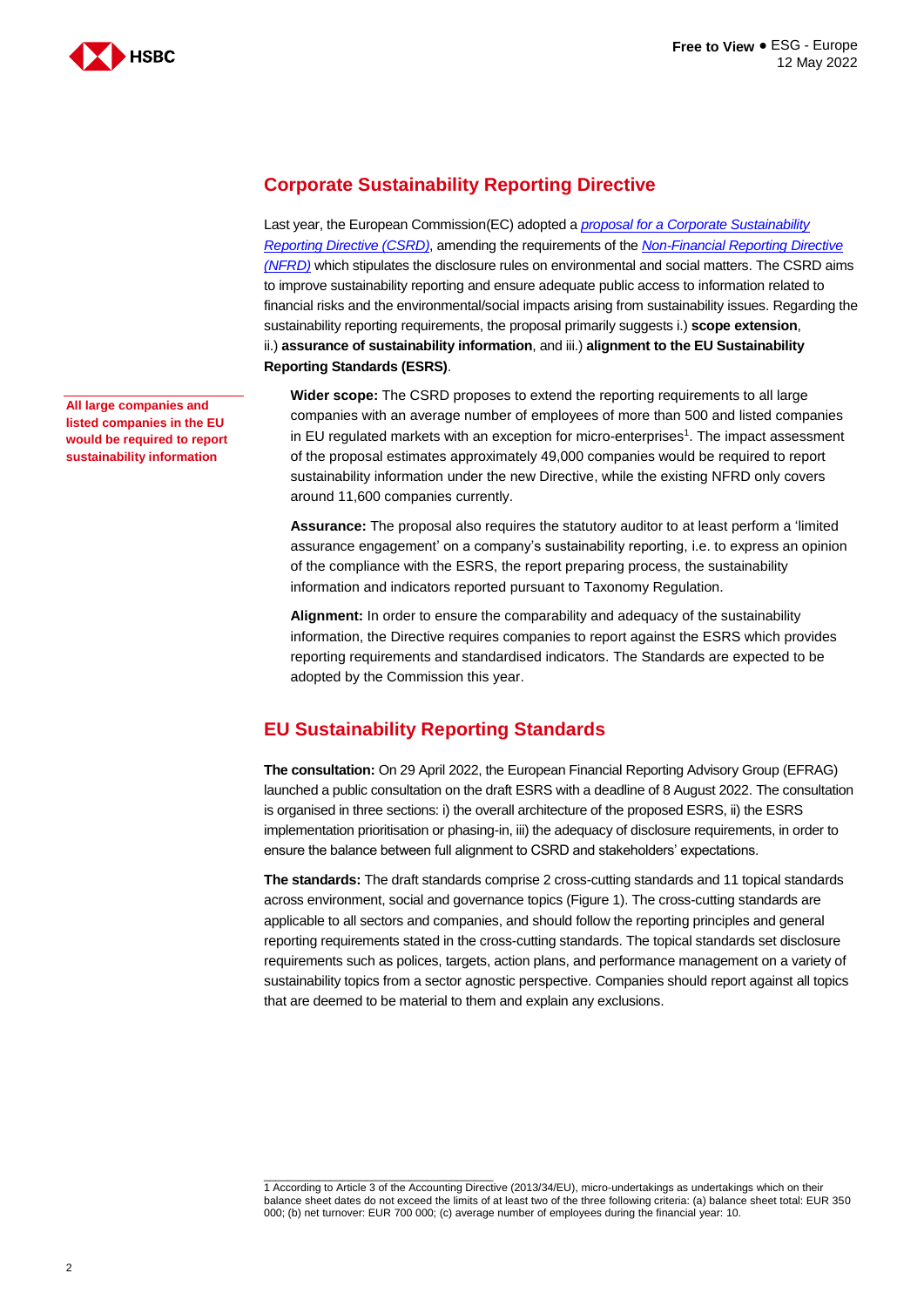

#### **Figure 1:Overview of draft ESRS**



#### **Progressing towards a more holistic sustainability strategy**

The draft ESRS interlinks with other EU sustainability initiatives such as the EU Emissions Trading System (ETS), the EU Taxonomy and the Sustainable Finance Disclosure Regulation (SFDR). The system for the EU Green Deal and the European sustainable finance strategy is advancing towards completion, in our view. The interconnected EU initiatives would complement each other and boost the overall effectiveness of the EU's sustainability objectives. For example, enhanced corporate disclosure would make the preparation of SFDR filings and investment analysis of financial institutions more efficient and comprehensive.

#### **Figure 2: How the ESRS interacts with other EU sustainability initiatives**

| EU sustainability initiative |           | <b>Connection</b>                                                                                                                                                                                |
|------------------------------|-----------|--------------------------------------------------------------------------------------------------------------------------------------------------------------------------------------------------|
| EU ETS                       |           | Mandatory disclosure of share of scope 1 GHG emissions under the EU ETS                                                                                                                          |
|                              | $\bullet$ | Preferred disclosure of potential future liability derived from the EU ETS                                                                                                                       |
| EU Taxonomy                  | ٠         | Mandatory disclosure of information on proportion of the turnover, capital expenditure and operating<br>expenditure or on green asset ratio associated with the activities under the EU Taxonomy |
| <b>SFDR</b>                  |           | The ESRS covers all SFDR Principal Adverse Impacts Indicators                                                                                                                                    |
| Source: EFRAG, HSBC          |           |                                                                                                                                                                                                  |

#### **Double materiality enhances ESG integration**

Following the underlying principles of the NFRD, the ESRS adopts the principle of double materiality, a combination of impact materiality and financial materiality. *Impact materiality* is connected to actual or potential significant impacts by companies on society or the environment over any timeframe. *Financial materiality* is associated with the financial effects of a sustainability issue or topic. The draft standards of the International Sustainability Standards Board (ISSB) are more financial materiality-focused. Both types of materiality should be determined by the severity and likelihood of the potential impacts. We believe sustainability and financial impacts are intertwined and can mutually affect each other as well as company valuation (while most ESG scoring/ratings focus only on financial materiality). Double materiality-based reports could facilitate the ESG integration process.

**The ESRS would make the EU sustainability initiatives more complete**

**Financial and sustainability impacts disclosure could promote ESG integration**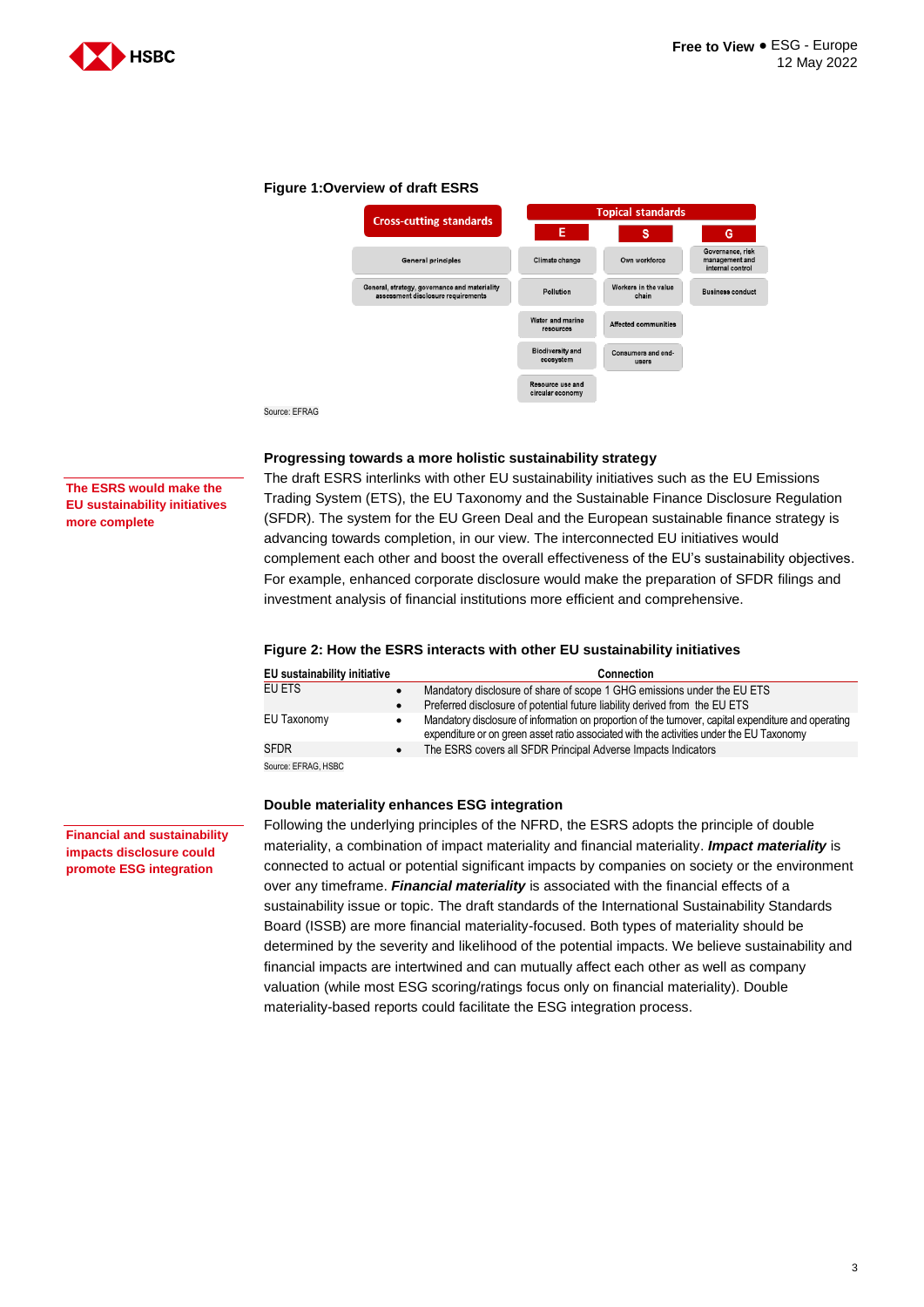



#### **Figure 3: Definition of double materiality**

Source: HSBC

#### **Forward-looking report**

The proposed ESRS emphasise the details of targets and action plans across various ESG topics and ensure that policies support the achievement of these targets during a reporting year. For example, ESRS E1 (Climate) requires companies to include the contribution of different decarbonisation levers over time in their GHG emissions reduction targets. We believe ESG issues would affect the future course of a company. The draft standards could enhance the *forward-looking* analysis of decisions made by investors and other stakeholders.

#### **Beyond TCFD**

In 2019, the Commission published non-binding TCFD-aligned Guidelines on reporting climaterelated information in order to complement the NFRD. In the draft ESRS, the EFRAG not only include all recommended disclosures of the TCFD but also urge companies to synchronise their climate ambition with the EU as companies would be required to disclose a transition plan that is aligned to the climate neutral economy under the climate goal of limiting global warming to 1.5°C. In addition to climate strategy, the standards require more detailed disclosure of climate action plans and metrics such as *locked-in emissions* (estimate of future GHG emissions), *scope 3 emissions* and the financial implications of climate risks.

In our view, this proposal is the most robust mandatory climate disclosure regime proposed so far and it has the potential to set a new level for climate disclosure worldwide. It requires companies to further incorporate climate factors into their business plans. Companies have to quantify the financial impacts of climate risk by estimating the potential liability of the EU ETS, the potential value of stranded assets, cash flows derived from the EU Taxonomy and future financial effects of material climate risks. We think investors would be better positioned to understand the climate risks and opportunities embedded in their portfolios.

**More rigorous and specific climate disclosure**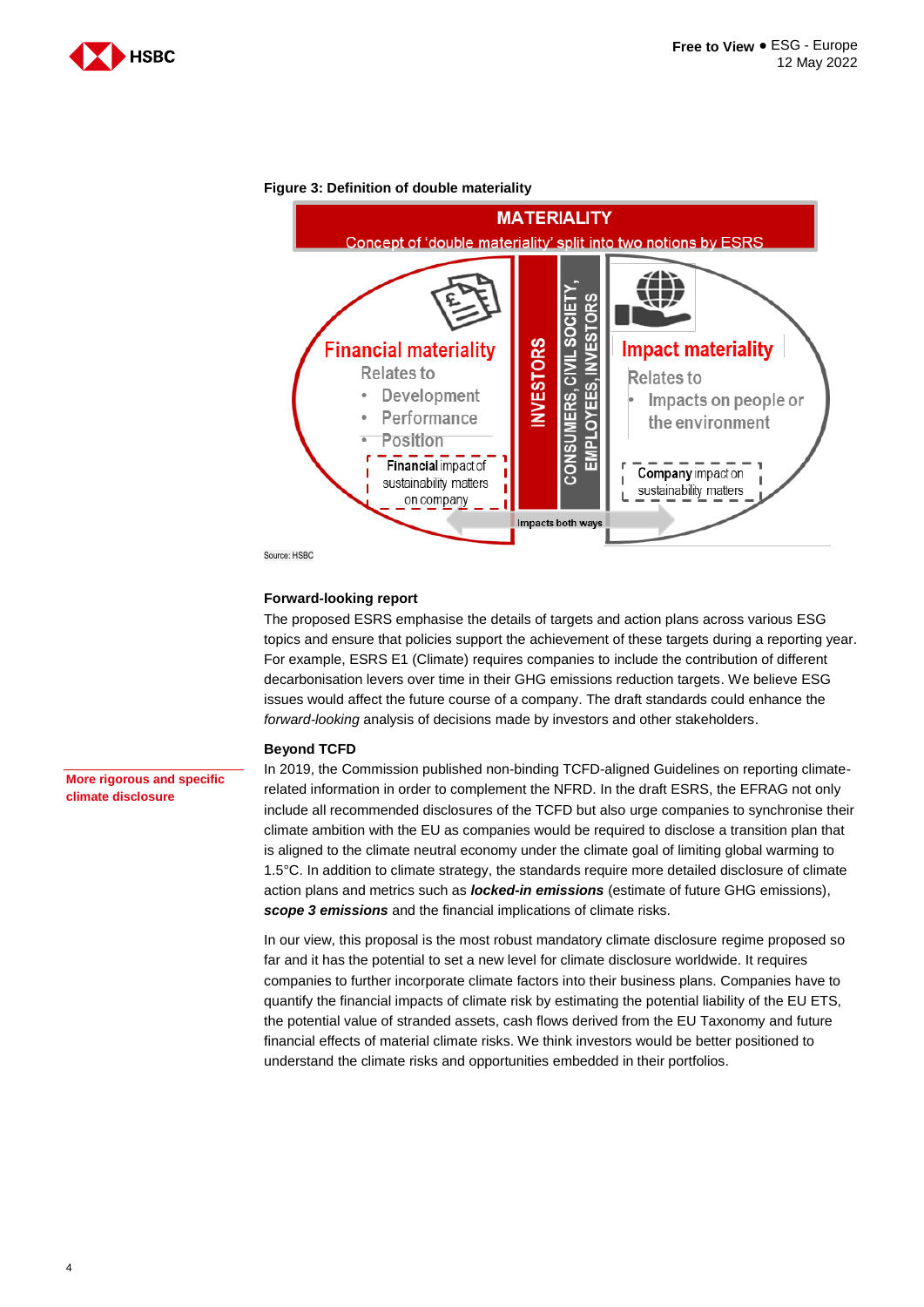



| Figure 4: The ESRS asks for stricter climate disclosure than the TCFD recommendations |  |
|---------------------------------------------------------------------------------------|--|
| <b>Elements of TCFD</b>                                                               |  |

| recommendation     | Additional disclosure requirements of the ESRS                                                                                                                                                                                                                                                                                                                                                                                                                                                                                                          |
|--------------------|---------------------------------------------------------------------------------------------------------------------------------------------------------------------------------------------------------------------------------------------------------------------------------------------------------------------------------------------------------------------------------------------------------------------------------------------------------------------------------------------------------------------------------------------------------|
| Governance         | Climate-related incentive schemes (e.g. remuneration policy and internal carbon pricing scheme)                                                                                                                                                                                                                                                                                                                                                                                                                                                         |
| Strategy           | Transition plan to a climate neutral economy and with limiting global warming to 1.5°C<br>Calculation methodology, data and management of locked-in GHG emissions from products and assets                                                                                                                                                                                                                                                                                                                                                              |
|                    | Cross-reference to the financial statement<br>Plan for future Taxonomy alignment<br>$\bullet$                                                                                                                                                                                                                                                                                                                                                                                                                                                           |
| Risk management    | More detailed and specific requirements for climate risk identification and assessment<br>$\bullet$                                                                                                                                                                                                                                                                                                                                                                                                                                                     |
| Metrics and target | Energy consumption, mix and intensity per revenue<br>$\bullet$<br>Share of scope 1 emissions under EU ETS<br>٠<br>Scope 3 emissions by category ((i) upstream purchasing, (ii) downstream sold products, (iii) goods<br>transportation, (iv) travel and (v) financial investments.)<br>Absolute GHG emissions target<br>$\bullet$<br>Cash flow (e.g. turnover, CapEx, OpEx) from the EU Taxonomy<br>Scope of net zero target<br>٠<br>Potential financial effects from its material physical and transition risks (e.g. stranded assets and<br>$\bullet$ |
|                    | potential liability relating to EU ETS)<br>Taxonomy-alignment ratio                                                                                                                                                                                                                                                                                                                                                                                                                                                                                     |

Source: EFRAG, HSBC

#### **A first for biodiversity disclosure**

**The standards suggest three mandatory metrics in biodiversity disclosure**

The absence of standardised biodiversity-related metrics has been a challenge for companies and investors as they try to track and monitor the progress of biodiversity- or nature-related investment. In this regard, the draft ESRS requires companies to disclose measurable targets on avoidance, reduction and restoration of biodiversity loss and three performance metrics – pressure, impact and response (Figure 5). Although the biodiversity disclosure standards are still mostly principle-based, we see a breakthrough in nature disclosure with the provision of a framework for setting measurable targets and metrics. We believe the Standards could stimulate the development of other markets' disclosure and the nature-related disclosure framework by the Taskforce on Naturerelated Financial Disclosures(TNFD) which released a beta framework in March 2022.

Similar to the climate standards, the draft standards require companies to follow the EU's biodiversity strategy and the Post-2020 Global Biodiversity Framework draft by mandating them to disclose their plan to achieve 'no net loss by 2030', 'net gain from 2030' and 'full recovery by 2050', aligning to the EU's strategy. We think this would bolster the biodiversity commitment and awareness of companies, resulting in a gradual change in market sentiment towards biodiversity.

#### **Figure 5: Mandatory disclosure metrics**

| Metric   | <b>Definition</b>                                                                                                 | Example                                                        |
|----------|-------------------------------------------------------------------------------------------------------------------|----------------------------------------------------------------|
| Pressure | Material impact drivers that unequivocally influence biodiversity.<br>ecosystem services and underlying ecosystem | Area of forest or grassland converted<br>due to urbanisation   |
| Impact   | Progress of the companies towards no net loss and net gain in<br>biodiversity                                     | Number of a bird species of interest<br>within a specific area |
| Response | How the companies minimise, rehabilitate or restore material<br>impacts on biodiversity and ecosystem             | Area of forest protected or restored                           |

Source: EFRAG, HSBC

#### **Reiterating value chain**

**More regulations in value chain management are anticipated**

In a 2019 report, we suggested the climate reporting guidelines were the beginning of a shift in responsibility across the value chain of a company and its products. We think the draft ESRS further reflects the significance of value chain management as more disclosure requirements on value chain management ranging from scope 3 emissions (value chain emissions) to workers in the value chain. In our view, regulators might ask companies to take up more responsibility on sustainability practices throughout their value chains in the coming years as seen in the *[proposal for corporate sustainability due diligence](https://ec.europa.eu/info/sites/default/files/1_2_183888_annex_dir_susta_en.pdf)* in February 2022 and the enhanced disclosure rule.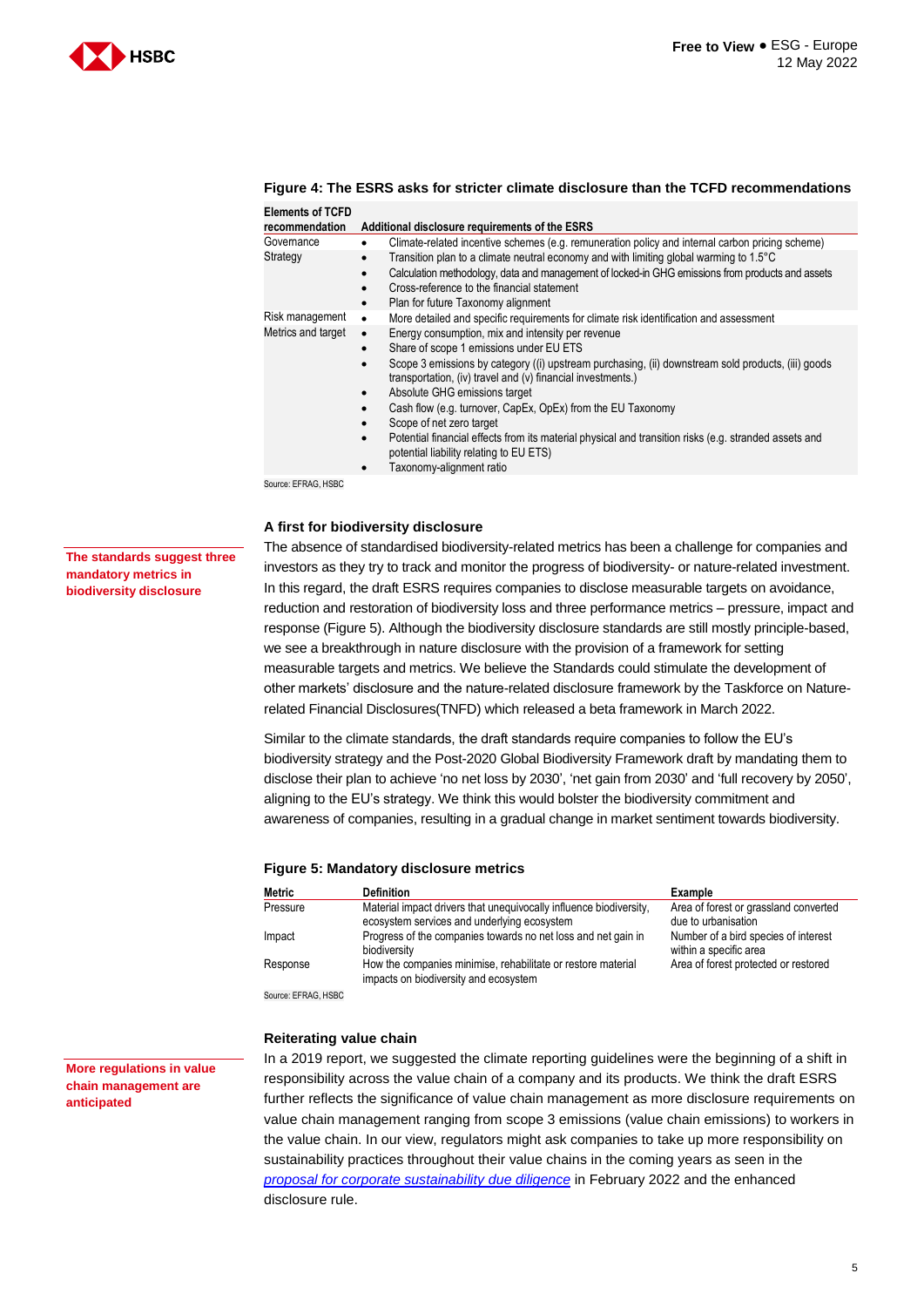

**Companies would be required to disclose the number of gig workers**

**Yaryna Kobel Corporate Governance Analyst** HSBC Bank plc

**EU should do more on companies' succession planning, in our view**

#### **Diversity policy requirement should avoid "diversity washing"**

**Disclosure of evaluation process and action would benefit corporate governance practices**

#### **Gig workers matter**

Discussions about the employment status, legal protection and welfare of gig workers have been growing since the rise of the gig economy. In light of the potential dispute between platform companies, employees and regulators, the EFRAG proposes that companies shall disclose the number of non-employee workers in their workforce including self-employed workers and workers engaged in related "employment activities". Non-employee workers are also included in several mandatory requirements along with employees, such as labour policies, training indicators and fair remuneration, indicating the growing awareness and significance of gig workers or non-employee workers. We think the proposal could enhance the transparency of non-employee workers working conditions and treatment, identifying the underlying risks related to labour practices.

#### **Progression in corporate governance**

Since the consultation on sustainable corporate governance requirements and the adoption of the corporate sustainability due diligence proposal, sustainability and corporate governance practices seem to be inseparable. We think the disclosure requirements would fill some gaps in the sustainable governance proposal.

For **nomination and selection** of the governance bodies, we think the required disclosure on the process and criteria such as diversity and independence would be positive to companies' governance practices. However, these disclosures should be part of broader disclosures on succession planning which is not mentioned in the draft standards. Succession planning disclosure enables investors to identify the risk of unexpected leadership exits as poor succession of the executives could have business interruption and sequential financial impacts on the company.

**Diversity** has been a focus in corporate governance as it can reduce the risk of groupthink, optimise board decision-making and improve company performance. The draft ESRS proposes companies shall disclose their diversity policy applied in relation to governance bodies regarding gender, age, minority or vulnerable group, education and professional background and other aspects where relevant. We suggest the word order should be changed to "relevant aspects which may include…" to avoid a random collection of "diverse" people in the board or management bodies. Those positions should not be filled for the sole purpose of fulfilling diversity targets, which might result in "diversity washing". We think boards should be thoughtful in adding diversity that supports company ESG commitments, stakeholder and strategic objectives; thus, we think, they should disclose information on diversity aspects which are most relevant to them but it should not be a box checking practice.

The draft standards require companies to disclose the process for **evaluating the performance of the governance bodies** and actions taken in response to the evaluation. We believe this would provide investors with greater visibility as to how and when board reviews are conducted. Nevertheless, we suggest the requirements should be more specific, ensuring the review adds values and provides investors with insight into board strengths and weaknesses. The standards should require the objective and scope of the evaluation to be disclosed as a minimum, including whether it was a comprehensive review of all aspects of the board's effectiveness or focused on particular factors; if externally facilitated, an explanation should also be provided where the reviewer has any other connections with the company; outcomes or progress of the actions taken regarding the evaluation results.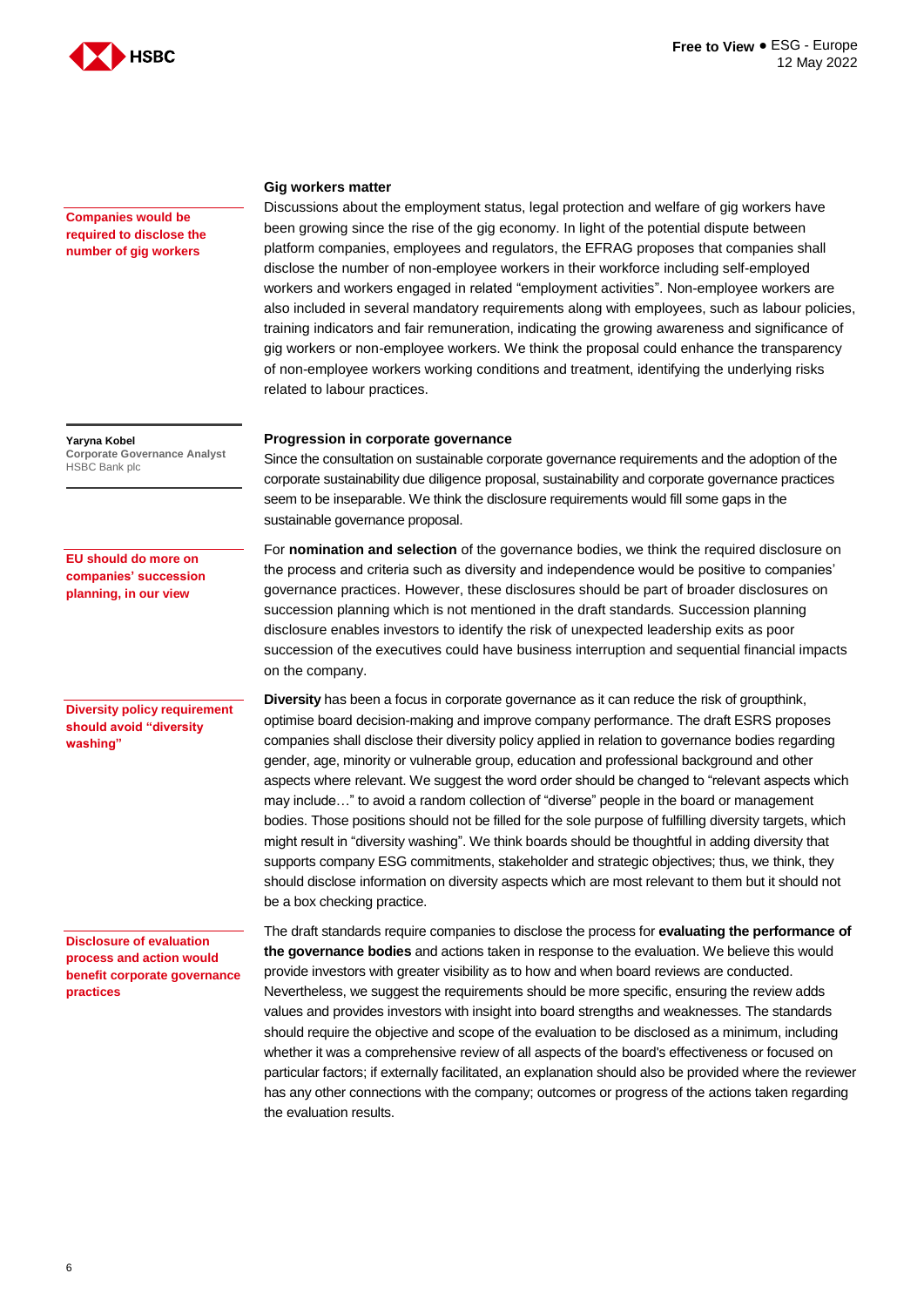

**Company purpose and culture are not well addressed in the draft**

In general, we think the proposed standards are positive for corporate governance practices but still have room for improvement. We notice that company purpose and culture is not well addressed. The draft requires "a description of the mission, vision and core values of the undertaking, when defined as such, and of the goals and purposes of the undertaking's in terms of product and services…". We, however, think "purposes" here is referring to business model in context rather than the reason for the existence of a company beyond profits. We think purpose and culture can help not only to promote better social and environmental outcomes but also lead to effective decision-making and better financial performance.

### **What next**

After the public consultation for the proposed EU Sustainability Reporting Standards, the Commission is expected to adopt the standards by 31 October 2022. SME-proportionate standards nor sector-specific standards are not included in this draft but are anticipated to be released next year as the CSRD requires the Commission to adopt a set of standards that specify "information specific to the sector in which a company operates" and "sustainability reporting standards for small and medium sized companies" by 31 October 2023.

For the legislative process of the CSRD, the European Council<sup>2</sup> and the Legal Affairs Committee of the European Parliament<sup>3</sup> adopted their position on the CSRD in February and March 2022 respectively. The talks with the EU Member States could start after the Parliament approve its position on the Directive as a whole.

#### **Proposed deadlines for the CSRD by the European Council**

| Date            | Action                                                                                               |
|-----------------|------------------------------------------------------------------------------------------------------|
| 31 October 2022 | Adoption of the general standards                                                                    |
| 31 October 2023 | Adoption of sector-specific standards and standards for SMEs                                         |
| 1 January 2024  | Implementation by companies already subject to the NFRD (reporting in 2025 on 2024 data)             |
| 1 January 2025  | Implementation by large companies not subject to the NFRD currently (reporting in 2026 on 2025 data) |
| 1 January 2026  | Implementation by listed SMEs (reporting in 2027 on 2026 data)                                       |

Source: European Council

 $\overline{\phantom{a}}$  , and the set of the set of the set of the set of the set of the set of the set of the set of the set of the set of the set of the set of the set of the set of the set of the set of the set of the set of the s 2 European Council (2022), Council adopts its position on the corporate sustainability reporting directive (CSRD) 3 European Parliament (2022), Companies to be more accountable for their social and environmental impact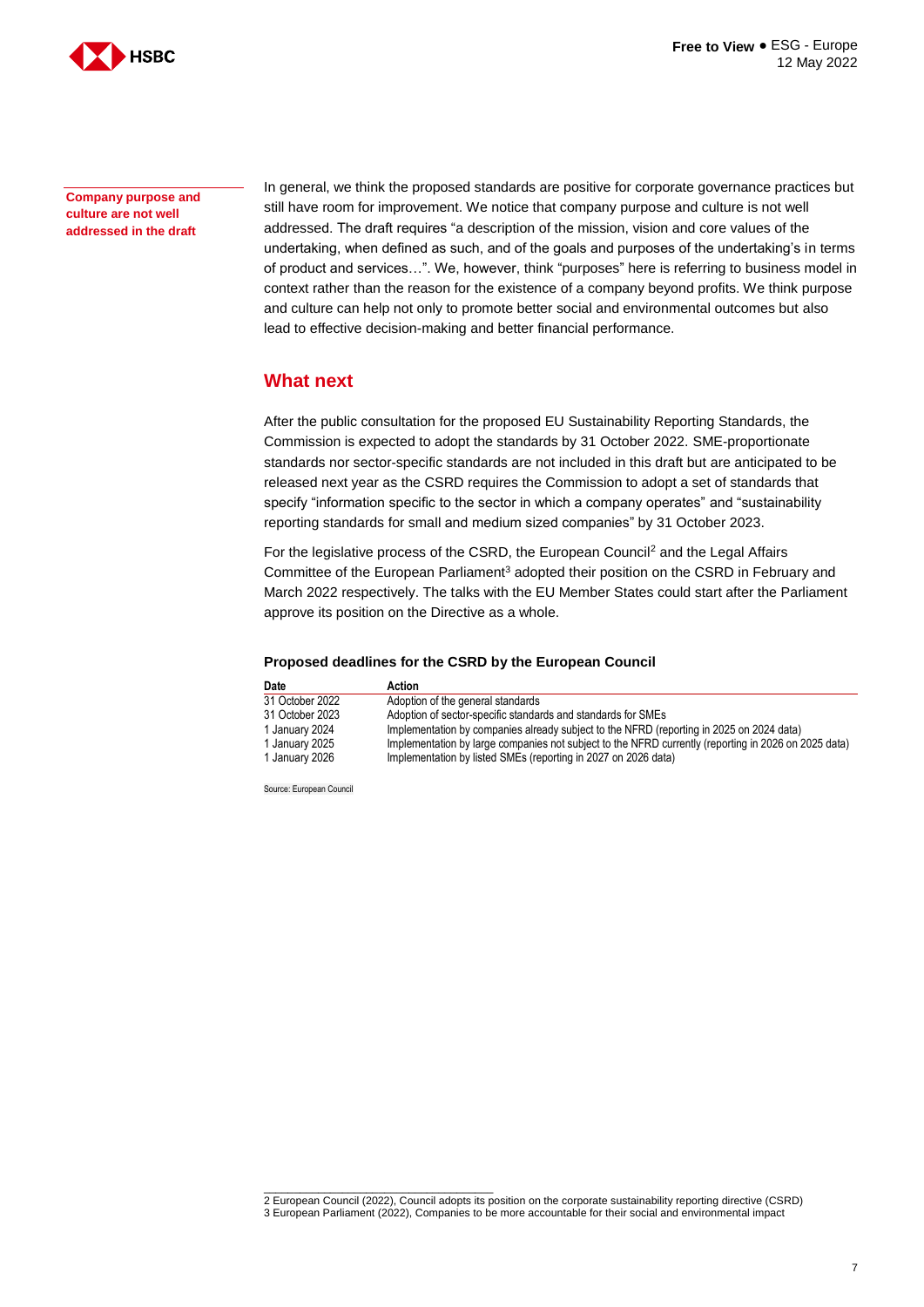

# **Disclosure appendix**

The following analyst(s), who is(are) primarily responsible for this document, certifies(y) that the opinion(s), views or forecasts expressed herein accurately reflect their personal view(s) and that no part of their compensation was, is or will be directly or indirectly related to the specific recommendation(s) or views contained in this research report: Polo Heung, Wai-Shin Chan, CFA and Yaryna Kobel

This document has been issued by the Research Department of HSBC.

HSBC and its affiliates will from time to time sell to and buy from customers the securities/instruments, both equity and debt (including derivatives) of companies covered in HSBC Research on a principal or agency basis or act as a market maker or liquidity provider in the securities/instruments mentioned in this report.

Analysts, economists, and strategists are paid in part by reference to the profitability of HSBC which includes investment banking, sales & trading, and principal trading revenues.

Whether, or in what time frame, an update of this analysis will be published is not determined in advance.

For disclosures in respect of any company mentioned in this report, please see the most recently published report on that company available at www.hsbcnet.com/research.

#### **Additional disclosures**

- 1 This report is dated as at 12 May 2022.
- 2 All market data included in this report are dated as at close 12 May 2022, unless a different date and/or a specific time of day is indicated in the report.
- 3 HSBC has procedures in place to identify and manage any potential conflicts of interest that arise in connection with its Research business. HSBC's analysts and its other staff who are involved in the preparation and dissemination of Research operate and have a management reporting line independent of HSBC's Investment Banking business. Information Barrier procedures are in place between the Investment Banking, Principal Trading, and Research businesses to ensure that any confidential and/or price sensitive information is handled in an appropriate manner.
- 4 You are not permitted to use, for reference, any data in this document for the purpose of (i) determining the interest payable, or other sums due, under loan agreements or under other financial contracts or instruments, (ii) determining the price at which a financial instrument may be bought or sold or traded or redeemed, or the value of a financial instrument, and/or (iii) measuring the performance of a financial instrument or of an investment fund.